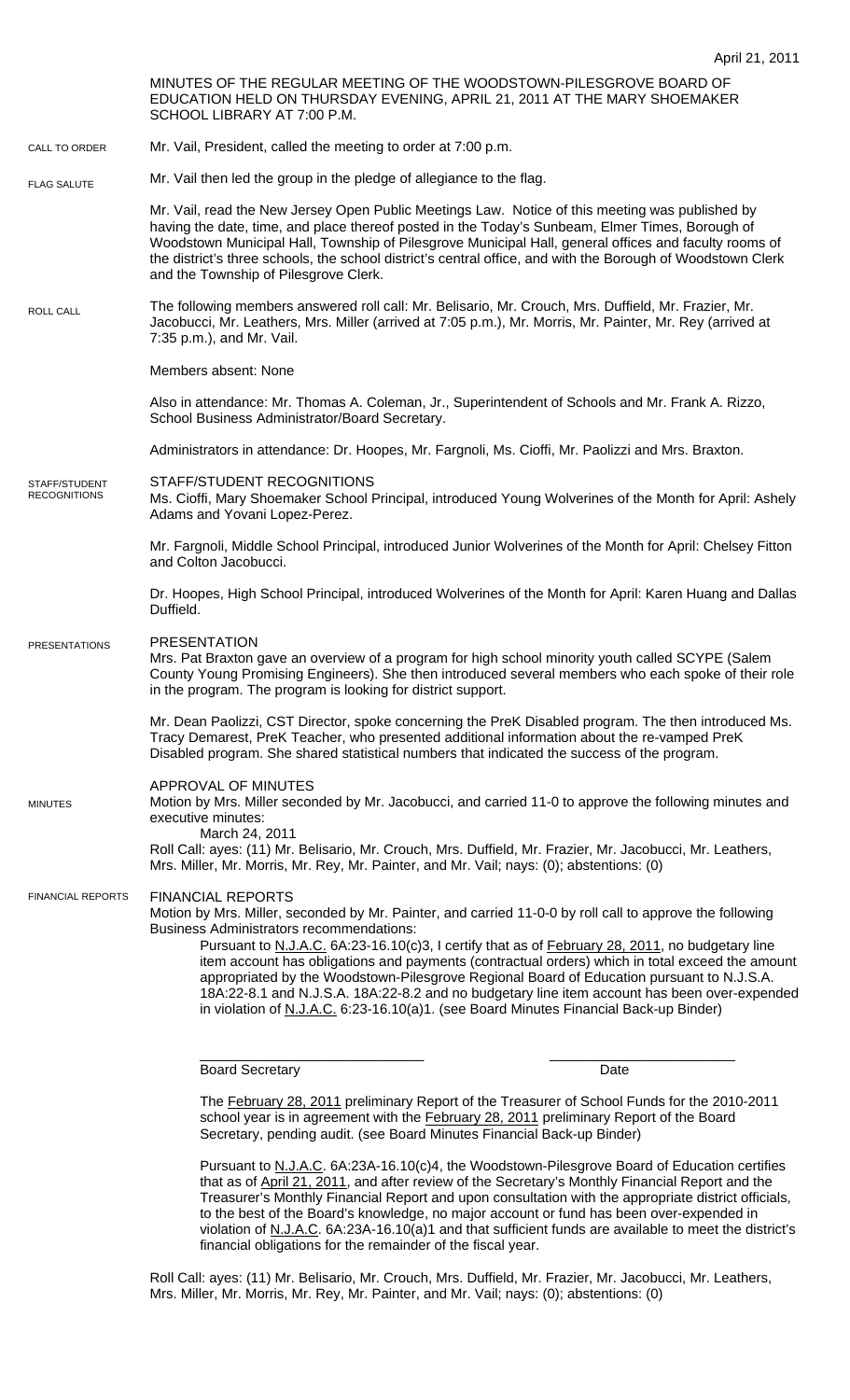Motion by Mr. Painter, seconded by Mrs. Miller, and carried 11-0 to approve the transfer of funds as previously approved by the Superintendent pursuant to 18A:22-8.1 for the month of February 2011. (see Board Minutes Financial Back-up Binder)

Motion by Mrs. Miller, seconded by Mr. Jacobucci, and carried 11-0-0 by roll call to approve the EFT's for February 2011, additional hand check payments for February 2011, and payment list for the month of April 2011. (see Board Minutes Financial Back-up Binder) Roll Call: ayes: (11) Mr. Belisario, Mr. Crouch, Mrs. Duffield, Mr. Frazier, Mr. Jacobucci, Mr. Leathers, Mrs. Miller, Mr. Morris, Mr. Rey, Mr. Painter, and Mr. Vail; nays: (0); abstentions: (0)

Motion by Mr. Rey, seconded by Mrs. Miller, and carried 11-0 to accept the following reports: (see Board Minutes Financial Back-up Binder):

Student Activities Account and Athletic Account for the month of March 2011 Scholarships for the month of March 2011 Cafeteria report for the months of March 2011

Motion by Mrs. Miller, seconded by Mr. Painter, and carried 9-0 (voting not applicable to sending district representatives) to accept the Woodstown Community School report for the month of March 2011. (see Board Minutes Financial Back-up Binder)

AUDIENCE PARTICIPATION I – None AUDIENCE **PARTICIPATION** 

**EDUCATIONAL** PROGRAMS COMMITTEE

EDUCATIONAL PROGRAMS COMMITTEE The Board reviewed the April 14, 2011 Educational Programs Committee Report submitted by Mr. Frazier. The following recommendations were acted upon:

Motion by Mr. Frazier, seconded by Mrs. Miller, and carried 11-0-0 by roll call to approve the following: Home Instruction for the following high school students:

#2465256995 – medical #7721051707 – administrative request #9951669067 – administrative request #5499352502 – administrative request #2424200979 – administrative request

Requests to maintain enrollment as follows:

 #9036543401 – senior year completion (former Alloway Township resident) #3622619746 and 7348864355 – senior year completion (former Woodstown residents – siblings).

Request from Patricia Morris, former Board of Education member, to present her son with his diploma at graduation in accordance with Board Policy #5461.

High School field trips. (see page \_\_\_)

Termination of agreement for shared services between the Salem County Audio-Visual Aids Commission and the Woodstown-Pilesgrove Regional School District effective with the 2012- 2013 school year. (see page \_\_\_)

Revised 2010-2011 School District Calendar. (see page \_\_\_)

Comprehensive Equity Plan Annual Statement of Assurance – 2011-2012 School Year. (see page \_\_\_)

Roll Call: ayes: (11) Mr. Belisario, Mr. Crouch, Mrs. Duffield, Mr. Frazier, Mr. Jacobucci, Mr. Leathers, Mrs. Miller, Mr. Morris, Mr. Rey, Mr. Painter, and Mr. Vail; nays: (0); abstentions: (0)

Motion by Mr. Frazier, seconded by Mrs. Miller, and carried 9-0-0 by roll call (voting not applicable to sending district representatives) to approve the following:

Home Instruction for the following Middle School and Mary Shoemaker School students:

#2249778139 – medical – MS #2817194385 – administrative request – MS #7953684545 – administrative request – MSS

Request for  $2<sup>nd</sup>$  grade student #8539607683 to maintain enrollment. (Note: This is a sibling to student #2817194385 who was approved above.)

Middle School and Shoemaker School field trips. (see page \_\_\_)

Request from Jennifer Battaglia, Middle School teacher, to permit her daughter to enroll in the Kindergarten program at the Mary Shoemaker School for the 2011-2012 school year in accordance with Board Policy #5111, at an administrative fee to be determined. (Note: The fee for the 2010-2011 school year is currently \$5,557).

Submission of the One-Year Preschool Program Plan Update for 2011-2012. (see page \_

Roll Call: ayes: (9) Mr. Crouch, Mrs. Duffield, Mr. Frazier, Mr. Jacobucci, Mr. Leathers, Mrs. Miller, Mr. Rey, Mr. Painter, and Mr. Vail; nays: (0); abstentions: (0)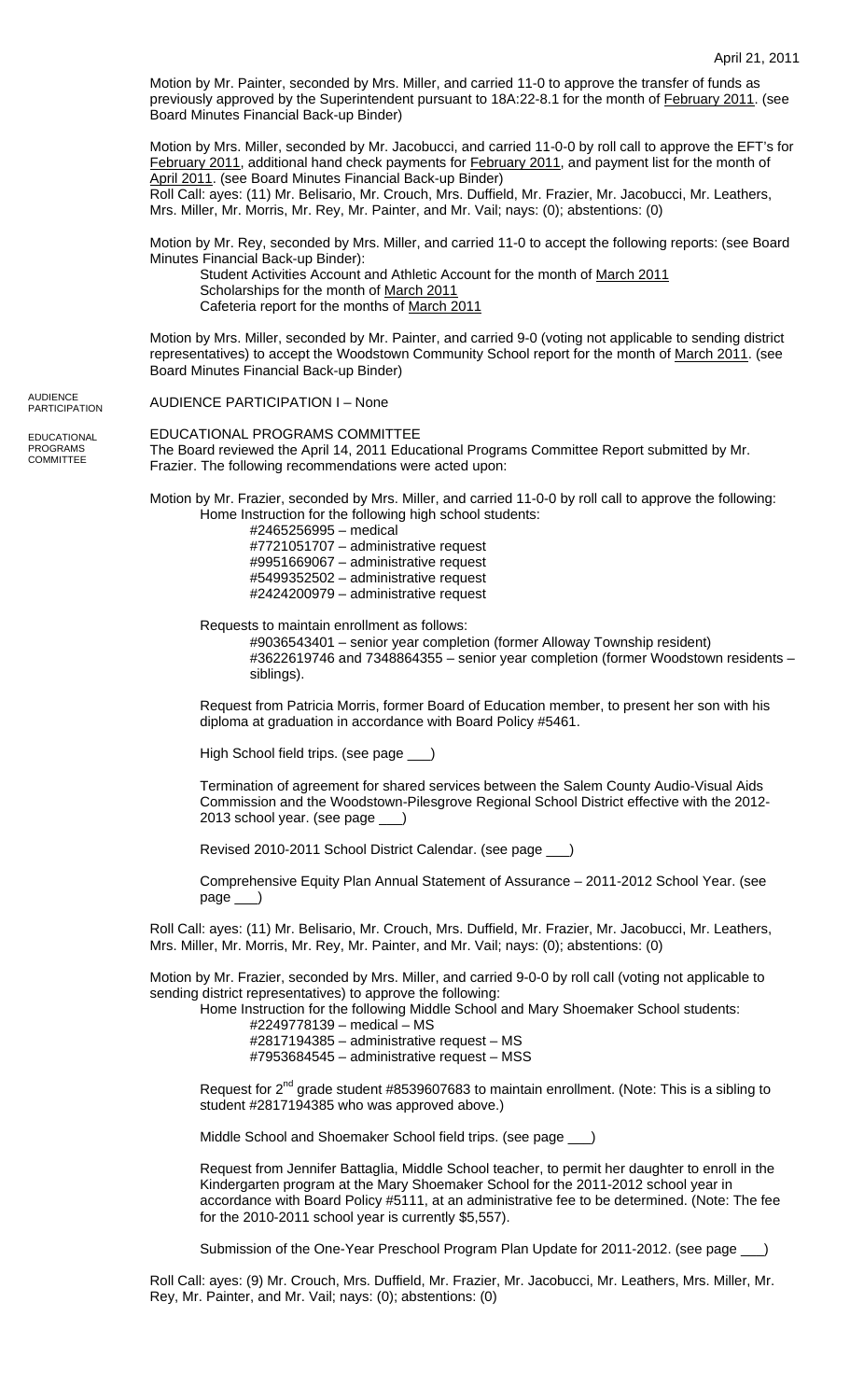POLICY COMMITTEE – Mr. Coleman gave an update on the Policy book and how the committee will proceed. POLICY COMMITTEE

PERSONNEL **COMMITTEE** 

PERSONNEL COMMITTEE – The Board reviewed the April 14, 2011 Personnel Committee Report submitted by Committee Chairperson, Mr. Crouch. The following recommendations were acted upon:

Motion by Mr. Crouch, seconded by Mr. Frazier, and carried 11-0-0 by roll call to approve the following: Heather Connor as a long-term substitute part-time Library Aide effective May 2, 2011 through June 24, 2011, at a rate of \$13.68 per hour for 2-1/2 hours per day, with no benefits, during Nesandra Oswald's maternity leave of absence.

Roll Call: ayes: (11) Mr. Belisario, Mr. Crouch, Mrs. Duffield, Mr. Frazier, Mr. Jacobucci, Mr. Leathers, Mrs. Miller, Mr. Morris, Mr. Rey, Mr. Painter, and Mr. Vail; nays: (0); abstentions: (0)

Motion by Mr. Crouch, seconded by Mr. Frazier, and carried 11-0-0 by roll call to approve the following: Resignation of Mr. Dean Paolizzi, Director of Special Education, effective June 27, 2011, with regrets. (see page )

Appointment of the following substitutes effective April 26, 2011 through June 30, 2011, except as otherwise noted:

Nancy Amberge – substitute teacher

Ashely Loufik – substitute teacher

Heather Connor – substitute teacher and substitute aide. (Note: Ms. Connor would like to be added to our regular list following her long-term substitute appointment.

Betty Land – substitute instructional assistant effective April 15, 2011 through June 30, 2011.

 Emergent hiring resolutions for the following personnel for the 2010-2011 school year: Heather Connor

 Nancy Amberge Betty Land

Retirement request from Kathy Both, high/middle school teacher, effective July 1, 2011, with congratulations and regrets. (see page \_\_\_)

Change of employment classification for Wilmot Wright from Class III – Grounds/Custodian, Step 12, to Class II – Grounds Person, Step 10, retroactive to April 1, 2011 through June 30, 2011.

2010-2011 High School volunteers. (see page \_\_\_)

Compensation to a high school staff member for attendance at an after-hours workshop. (see page \_\_\_\_)

Clinical practice request from Stephanie McKenna, a Rowan University student, to be placed with Gayle Remster effective October 24, 2011 through December 20, 2011.

Revise the "Terms of Employment" on job description #4118.31 – Technology Trainer from "Tenmonth year" to "Twelve-month year" effective July 1, 2011.

Roll Call: ayes: (11) Mr. Belisario, Mr. Crouch, Mrs. Duffield, Mr. Frazier, Mr. Jacobucci, Mr. Leathers, Mrs. Miller, Mr. Morris, Mr. Rey, Mr. Painter, and Mr. Vail; nays: (0); abstentions: (0)

Motion by Mr. Crouch, seconded by Mr. Frazier, and carried 11-0-0 by roll call to approve the reappointment of the listed personnel for the 2011-2012 school year as follows: (see page \_

District/High School Administrators

Board/District Office Staff

High/Middle School Cafeteria Workers

District/High School Maintenance/Custodial Workers

 High School Secretaries, Computer Tech, Instructional Assistants, Library Aide District/High School Certificated Faculty

Roll Call: ayes: (11) Mr. Belisario, Mr. Crouch, Mrs. Duffield, Mr. Frazier, Mr. Jacobucci, Mr. Leathers, Mrs. Miller, Mr. Morris, Mr. Rey, Mr. Painter, and Mr. Vail; nays: (0); abstentions: (0)

Motion by Mr. Crouch, seconded by Mr. Frazier, and carried 9-0-0 by roll call (voting not applicable to sending district representatives) to approve the following:

Appointment of Judy Pszwaro as a Shoemaker School substitute bus aide for the remainder of the 2010-2011 school year.

Ratification of appointment of AngelaRae Hughes as a home instruction provider effective February 7, 2011 through March 18, 2011, at the negotiated rate of \$27.50 per hour. (Note: Ms. Hughes is an approved substitute teacher for the district.)

2010-2011 Middle School and Shoemaker volunteers. (see page \_\_\_)

Compensation to Middle School staff members for attendance at workshops. (see page \_\_\_)

Clinical practice request from Stephanie McKenna, a Rowan University student, to be placed with Edward Strozyk effective September 1, 2011 through October 21, 2011.

Roll Call: ayes: (9) Mr. Crouch, Mrs. Duffield, Mr. Frazier, Mr. Jacobucci, Mr. Leathers, Mrs. Miller, Mr. Rey, Mr. Painter, and Mr. Vail; nays: (0); abstentions: (0)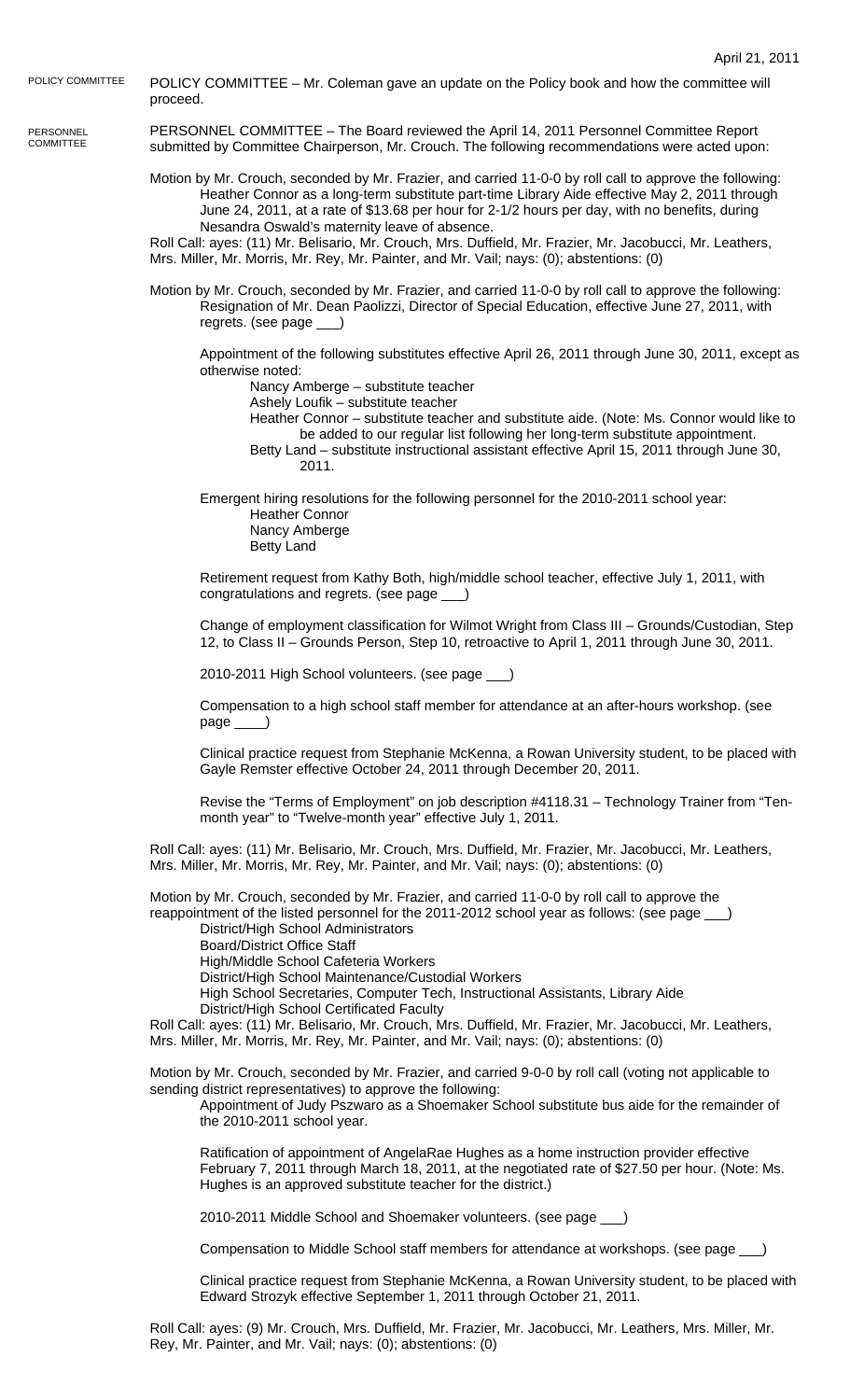Motion by Mr. Crouch, seconded by Mr. Frazier, and carried 9-0-0 by roll call (voting not applicable to sending district representatives) to approve the reappointment of the listed personnel for the 2011-2012 school year as follows (see page

Middle/Mary Shoemaker School Administrators

Middle/Mary Shoemaker School Cafeteria Workers

Middle/Mary Shoemaker School Maintenance/Custodial Workers

Middle/Mary Shoemaker School Secretaries, Computer Tech, Instructional Assistants Middle/Mary Shoemaker School Certificated Faculty

Roll Call: ayes: (9) Mr. Crouch, Mrs. Duffield, Mr. Frazier, Mr. Jacobucci, Mr. Leathers, Mrs. Miller, Mr. Rey, Mr. Painter, and Mr. Vail; nays: (0); abstentions: (0)

FINANCE/FACILITIES / **TRANSPORTATION COMMITTEE** 

FINANCE/FACILITIES TRANSPORTATION COMMITTEE

The Board reviewed the April 12, 2011 Finance /Facilities/ Transportation Committee Reports submitted by Committee Chairperson, Mr. Painter. The following recommendations were acted upon:

Motion by Mr. Painter, seconded by Mr. Jacobucci, and carried 11-0-0 by roll call to approve the following: Resolution in support of Pineland Learning Center's nutrition program as follows:

**WHEREAS** Pineland Learning Center, Inc., is an approved private school for students with disabilities and;

**WHEREAS** the students from Woodstown-Pilesgrove Regional School District attending Pineland Learning Center, Inc., are all classified handicapped students and are IEP'd for a free breakfast and lunch;

**NOW THEREFORE BE IT RESOLVED** that in accordance with N.J.A.C. 6A:23-4.5iii, the Woodstown-Pilesgrove Regional School District Board of Education does not require Pineland Learning Center, Inc., to charge Woodstown-Pilesgrove Regional School District students for a reduced and/or paid meal.

 Oldmans Township School District custodial supplies joint purchasing agreement for the 2011- 2012 school year.

Tuition placement recommendation for regular education high school student #7721051707 to attend Salem County Special Services School District's Alternative High School effective April 6, 2011 for the remainder of the 2010-2011 school year at a tuition cost of \$17,340, prorated.

Contract to participate in the Gloucester County Special Services School District Salem County Cooperative Transportation Program contract for the 2011-2012 school year.

Contract to participate in Gloucester County Special Services School District Aid-in-Lieu Program for the 2011-2012 school year.

Revise jointure Route CPC1 to remove Elmer Borough School District and add Lower Alloways Creek (LAC) Board of Education to share special education route to Hollydell School effective March 29, 2011 through the end of the 2010-2011 school year. The new total route cost is \$51,237.91. (Note: For the remainder of the contract LAC's share is \$11,351.45.)

Addendum to special education route CPC1 to Hollydell School for an additional 34 miles a day at \$1.00 per mile. (This is to accommodate the contract change with LAC.)

Report of the fire/security drills performed at the High/Middle school for the month of March 2011.

Joint purchasing agreement with Alloway School District for baked goods, milk, juice, and ice cream for the 2011-2012 school year.

Roll Call: ayes: (11) Mr. Belisario, Mr. Crouch, Mrs. Duffield, Mr. Frazier, Mr. Jacobucci, Mr. Leathers, Mrs. Miller, Mr. Morris, Mr. Rey, Mr. Painter, and Mr. Vail; nays: (0); abstentions: (0)

Motion by Mr. Painter, seconded by Mr. Frazier, and carried 8-0-1 by roll call (voting not applicable to sending district representatives) to approve the following:

Use of facilities request to hold the 2011 Summer SACC Program at the Mary Shoemaker School with a use fee of \$1,600. (Note: Program will begin on the day after the 2010-2011 school year ends and run from 6:30 a.m. until 6:30 p.m.)

Tuition placement request from Quinton School District for special education student #8708819433 to be allowed to continue placement in the Woodstown Middle School MD program for the remainder of the 2010-2011 school year at a tuition cost of \$15,071, prorated, effective March 31, 2011.

Contract with B.R. Williams, Inc. (quote) for Route EDP2 to transport Mary Shoemaker extended day program students beginning March 8, 2011 through April 14, 2011, for 12 days at a per diem of \$60, mileage increase/decrease of \$1.50 and a bus aide cost of \$25 (not needed at this time) for a total cost to the district of \$720.

Report of the fire/security drills performed at the Mary Shoemaker School for the month of March 2011.

Roll Call: ayes: (8) Mrs. Duffield, Mr. Frazier, Mr. Jacobucci, Mr. Leather, Mrs. Miller, Mr. Painter, Mr. Rey and Mr. Vail; nays: (0); abstentions: (1) Mr. Crouch abstained to the Summer SACC program use of facilities request only.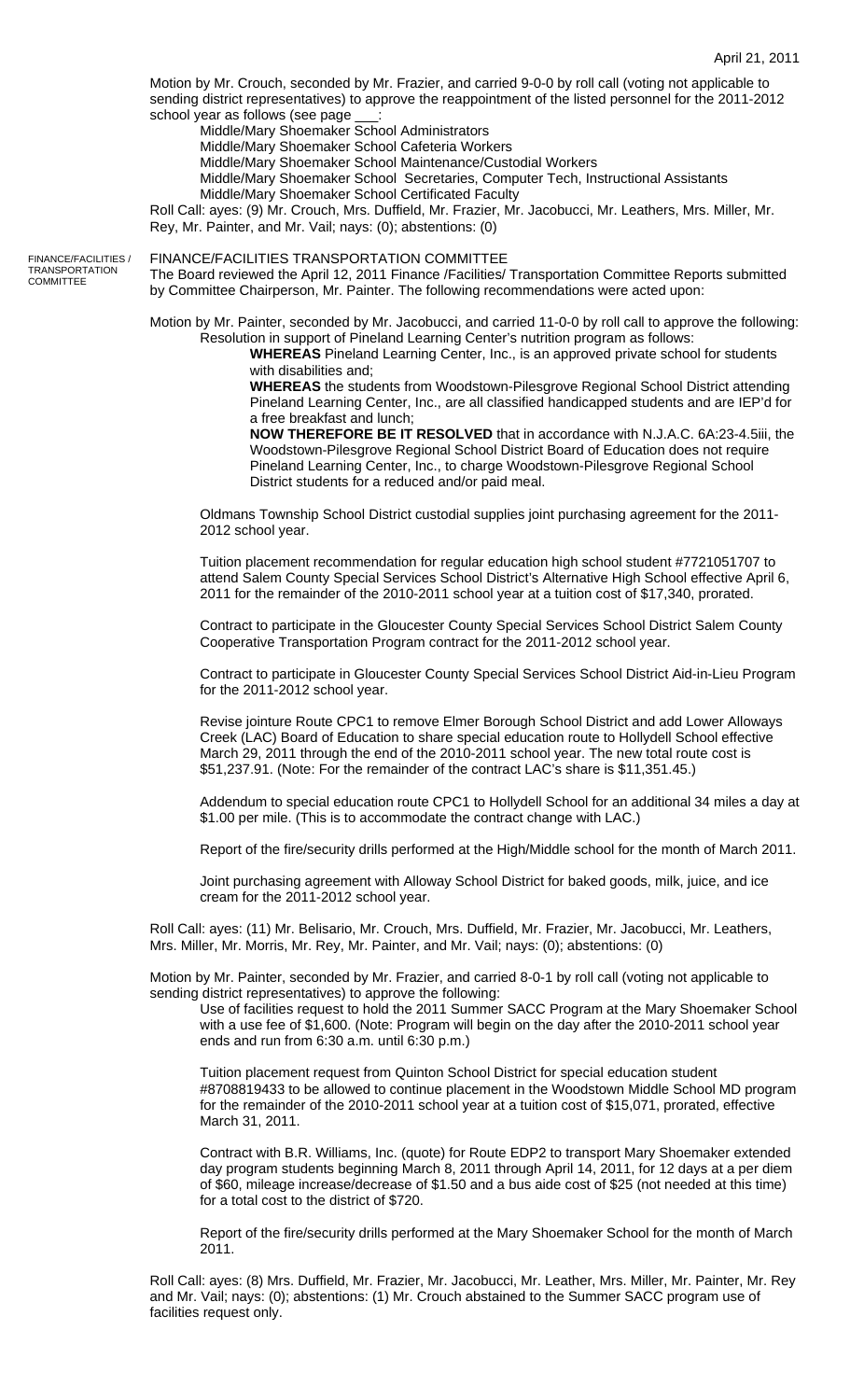| LONG-RANGE<br><b>FACILITIES PLAN AD</b><br><b>HOC COMMITTEE</b> | LONG-RANGE FACILITIES PLAN AD HOC COMMITTEE<br>Mr. Jacobucci updated the Board on the committee's progress.                                                                                                                                                                                                                                                                                                                                                                                                                                                                                |
|-----------------------------------------------------------------|--------------------------------------------------------------------------------------------------------------------------------------------------------------------------------------------------------------------------------------------------------------------------------------------------------------------------------------------------------------------------------------------------------------------------------------------------------------------------------------------------------------------------------------------------------------------------------------------|
| OLD BUSINESS                                                    | <b>OLD BUSINESS - None</b>                                                                                                                                                                                                                                                                                                                                                                                                                                                                                                                                                                 |
| <b>NEW BUSINESS</b>                                             | <b>NEW BUSINESS - None</b>                                                                                                                                                                                                                                                                                                                                                                                                                                                                                                                                                                 |
| OTHER REPORTS                                                   | <b>OTHER REPORTS</b><br>The following verbal reports were given:<br>Mr. Vail, Board President, reported the following:<br>Superintendent evaluations need to be completed by May 5 <sup>th</sup> .<br>Preparing for the 2011 Board Self-Evaluation<br>Hand-out to Board "Letter to the Editor - Today's Sunbeam" The Board agreed to proceed<br>with the publishing of the letter.                                                                                                                                                                                                         |
|                                                                 | Mr. Coleman, Superintendent, reported the following:<br>Has presented the Budget presentation to several local groups and events and has received<br>positive feedback.<br>Crisis drill went well. Invaluable information was gained for district and local authorities.                                                                                                                                                                                                                                                                                                                   |
|                                                                 | Mr. Rizzo, Business Administrator, reported on the following:<br>Bridge construction will start as soon as the weather breaks.<br>The front porch section of the district office will be vinyl sided as well as the garage in the rear<br>of the property.<br>Dobson performed service to improve drainage on field.                                                                                                                                                                                                                                                                       |
| <b>ADMINISTRATIVE</b><br><b>REPORTS</b>                         | <b>ADMINISTRATIVE REPORTS</b><br>The Administrative Reports were attached to Superintendent's Monthly Report and delivered under<br>separate cover.                                                                                                                                                                                                                                                                                                                                                                                                                                        |
| SENDING DISTRICT<br><b>REPORTS</b>                              | SENDING DISTRICT REPORTS<br>Mr. Morris - Alloway Rep., had nothing to report.                                                                                                                                                                                                                                                                                                                                                                                                                                                                                                              |
|                                                                 | Mr. Belisario - Upper Pittsgrove Rep., reported that Mr. Tom Jones will be retiring from the Board.                                                                                                                                                                                                                                                                                                                                                                                                                                                                                        |
| <b>SACC REPORT</b>                                              | SCHOOL AGE CHILD CARE (SACC) REPORT - Mrs. Miller had nothing to report.                                                                                                                                                                                                                                                                                                                                                                                                                                                                                                                   |
| DELEGATE REPORT                                                 | <b>DELEGATE REPORT</b><br>Mrs. Miller reported on the following:<br>Delegate Assembly will meet next month.<br>NJSBA may take over NJSIAA.<br>$\bullet$<br>Updated the Board as to legislation regarding wage consessions.<br>$\bullet$                                                                                                                                                                                                                                                                                                                                                    |
| <b>FUTURE MEETINGS</b>                                          | <b>FUTURE MEETINGS</b><br>May 5, 2011 - Annual Reorganization Meeting, 7:00 p.m., Mary Shoemaker School Library.<br>May 17, 2011 - Policy Committee, 5:30 p.m., district office<br>May 17, 2011 - Finance/Facilities Committee, 6:30 p.m., district office<br>May 19, 2011 - Personnel Committee, 5:30 p.m., district office<br>May 19, 2011 – Ed Programs Committee, 6:30 p.m., district office<br>May 23, 2011 - Long Range Facilities Plan Ad Hoc Committee, 7:00 p.m., district office<br>May 26, 2011 - Regular Board Meeting, 7:00 p.m., Mary Shoemaker School Library               |
| <b>IMPORTANT DATES</b>                                          | <b>IMPORTANT DATES</b><br>April 27, 2011 - Annual School Election, 2:00 p.m. to 9:00 p.m.<br>May 11, 2011 - Quad-District Event, 6:00 p.m. High/Middle School Cafeteria.<br>May 31, 2011 - Awards of Excellence, 7:00 p.m., Mary Shoemaker School Multi-Purpose Room                                                                                                                                                                                                                                                                                                                       |
| FOR YOUR<br><b>INFORMATION</b>                                  | FOR YOUR INFORMATION<br><b>Enrollment Reports</b><br><b>Suspension Reports</b>                                                                                                                                                                                                                                                                                                                                                                                                                                                                                                             |
| EXECUTIVE SESSION I                                             | <b>RECESS INTO EXECUTIVE SESSION I</b><br>Motion by Mrs. Miller, seconded by Mrs. Duffield and carried 11-0-0 by roll call, that the Board of<br>Education adjourn, by Resolution, into Executive Session, from which the general public is excluded, to<br>discuss items in accordance with N.J.S.A. 10:4-12b. Matters discussed in executive session will remain<br>confidential until such time the need for confidentiality no longer exists. (8:35 P.M.)<br>a. Personnel<br>Roll Call: ayes: (11) Mr. Belisario, Mr. Crouch, Mrs. Duffield, Mr. Frazier, Mr. Jacobucci, Mr. Leathers, |
| <b>RESUME PUBLIC</b>                                            | Mrs. Miller, Mr. Morris, Mr. Painter, Mr. Rey, and Mr. Vail; nays: (0); abstentions: (0)<br>Motion by Mr. Crouch, seconded by Mrs. Miller, and carried 11-0 to resume the public portion of the                                                                                                                                                                                                                                                                                                                                                                                            |
| <b>PORTION</b>                                                  | meeting at 8:57 p.m.                                                                                                                                                                                                                                                                                                                                                                                                                                                                                                                                                                       |
| MOTION OUT OF<br><b>EXECUTIVE SESSION</b>                       | MOTION OUT OF EXECUTIVE SESSION<br>Motion by Mrs. Duffield, seconded by Mr. Painter, and carried 8-0-3 by roll call to approve any applicable<br>employment and adjustment increment withholding for Joanne Sammons for the 2011-2012 school year<br>as per N.J.S.A. 18A:29-14.<br>Roll Call: ayes: (8) Mr. Belisario, Mr. Crouch, Mrs. Duffield, Mr. Frazier, Mr. Jacobucci, Mr. Morris, Mr.                                                                                                                                                                                              |

Painter and Mr. Vail; nays: (0); abstentions: (3) Mr. Leathers, Mrs. Miller and Mr. Rey.